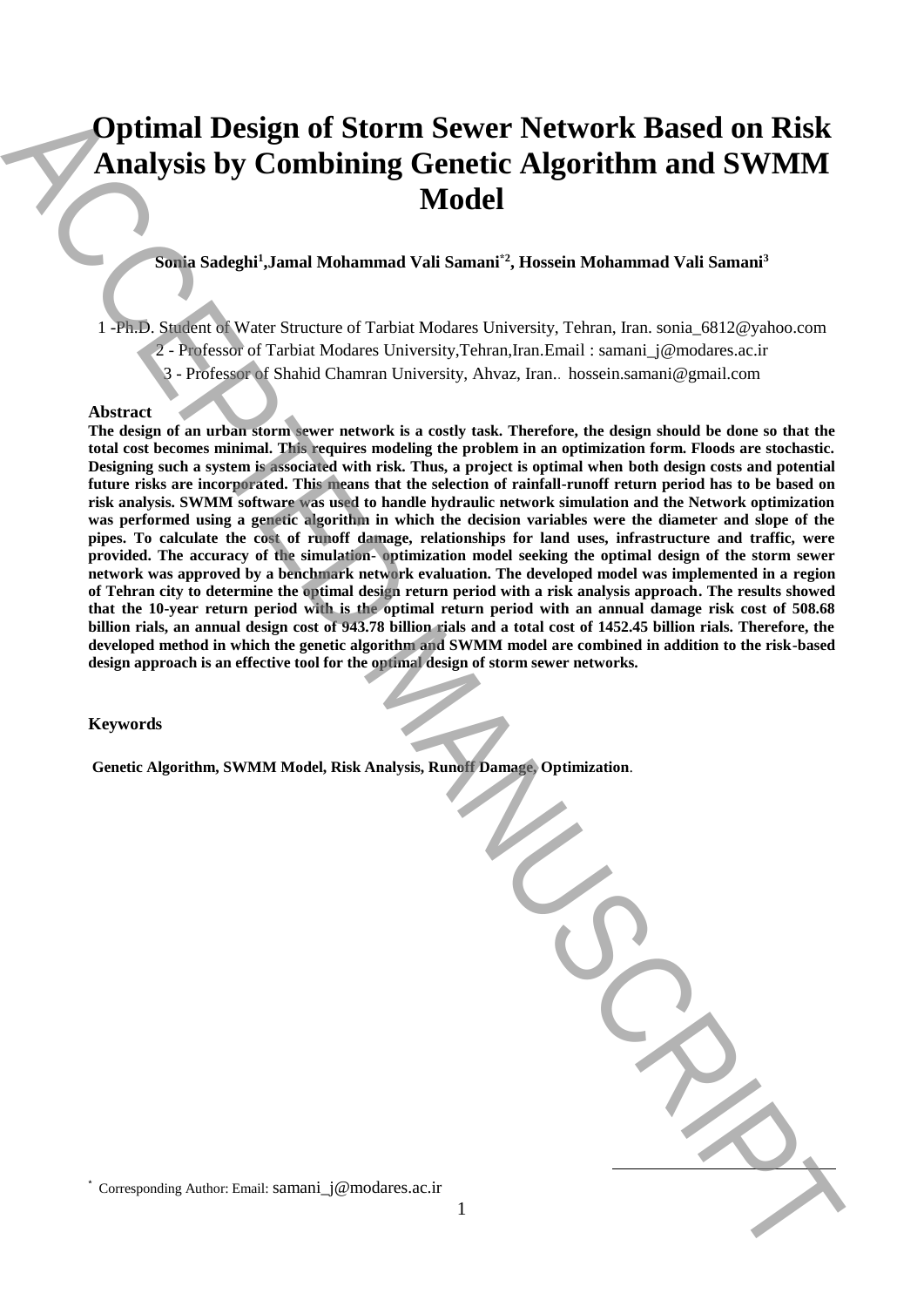#### **1. Introduction**

Population growth, urban development, agricultural and industrial activities, and the conversion of natural lands to residential areas result in a change in the natural hydrologic cycle of the region [1]. Also, the increase of impervious areas significantly has altered the pre-urban hydrology and increased the surface run-off in urban environments compared to the undeveloped natural environments. Implementation of the storm sewer networks is one of the effective ways to manage water resources. The optimal design of storm sewer networks is one of the most important issues in water engineering since they are very costly. Any attempt to reduce the construction costs of these networks can lead to significant savings. The design of storm sewer networks is always associated with risk. In a proper design, there must be a balance between its cost and the risks that may occur in the future. Therefore, both optimization and risk analysis should be considered in the optimal design. The occurrence of urban floods and the resulted damages in Iran is increasing, and consequently, the required budget to control and reduce the damages also increases. On the other hand, due to financial constraints, the dedicated budget for flood control may not be enough. Therefore, it is necessary to find the best optimal alternative with the reasonable highest efficiency in the design of storm sewer networks. Also, one of the objectives of this study is to develop proper relationships to evaluate the green area damage and the creation of traffic damages due to runoff. These relationships are used in the objective function to evaluate damage costs in the genetic algorithm optimization analysis. The decision variables are the diameters and slopes of the pipes. The optimization solver is linked to the simulation SWMM model to obtain the optimal design. The damage costs are required for the risk analysis. Relationships for the damage costs of the land use, infrastructure, and traffic, are provided for the mentioned case study. The genetic algorithm is utilized as an optimization tool to find the decision variables (pipe diameters, and slopes) so that the summation of the design costs will be minimized. In this regard, the complicated method and both the rational methods (with and without) considering the flow travel time in the conduits are used and the results are compared **Latinoidesim** and determining the costs are not the costs are not the costs are minimum ACCEPTE and the costs are minimum ACCEPTE and the costs are not the costs are not the costs are not the costs are not the costs are

#### **2. Methodology**

Urban flood management is presented in this article in several main sections: 1) Preparation of simulation

model of storm sewer network including data collection and determination of desired precipitation using SWMM software. 2) Preparation of optimization model including determining goals and decision variables, selection of evolutionary optimization algorithm for storm sewer network. 3) Determining damage relationships for land uses and infrastructure and calculating runoff damage based on the relationships obtained. 4) Performance evaluation of simulationoptimization model. The simulation model (SWMM software) is linked to the GA optimization model. The goal is to determine the storm return period with the optimal corresponding design alternative for which the total design cost plus the probable damage cost is minimum. In this regard, at the first stage, the optimal storm sewer network design for a certain selected rainfall return period is obtained. The required hydrologic data corresponding to the selected rainfall return period and hydraulic data are given to the developed model. The optimization data such as the list of the commercial pipes, the objective function, and constraints should be given to the program. Besides, the GA parameters including the initial population of chromosomes, and the mutation factor. The decision variables (pipe diameters and slopes) are initially selected by the GA. The simulation is then performed by the SWMM program. GA program calculates the objective based on the results of the simulation. The decision variables are changed by the optimization program until a minimum objective function in which all constraints are satisfied is achieved. The risk analysis is done to find the optimal storm return period. This is performed by repeating the same procedure explained above for other storm return periods. The return period is sought in which the summation of the annual costs of the corresponding optimal design and the risk damage is minimum.

## **3. Results and Discussion**

In this section, the results of the optimal design of the storm sewer network are presented. The total annual cost introduced in column (6) shows that the 10 year is the optimal return period in which the total annual